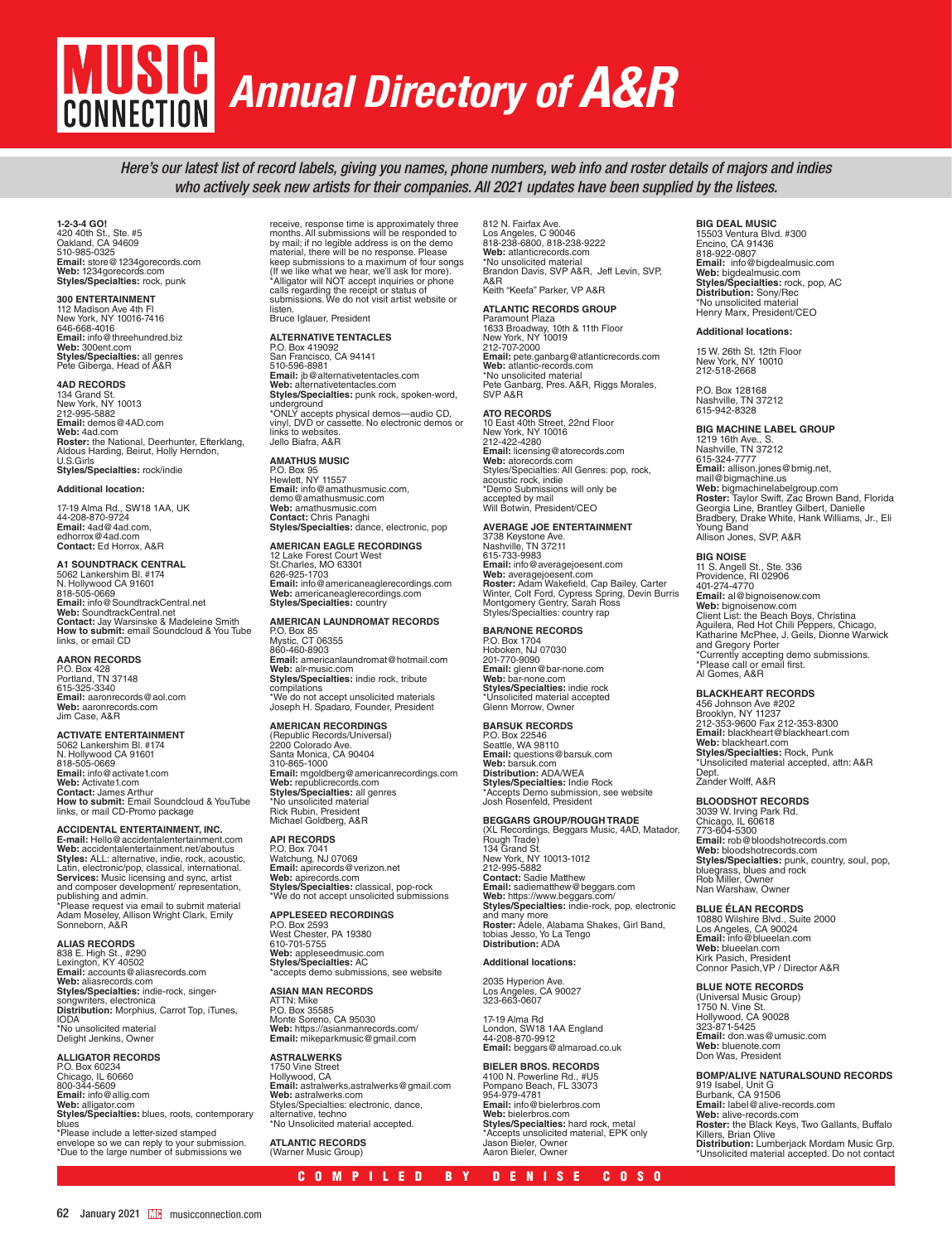## *Download at www.musicconnection.com/industry-contacts*

us, we will contact you if we dig what we hear. Patrick Boissel, A&R

**CAPITOL CHRISTIAN MUSIC GROUP<br>P.O. Box 5084<br>Brentwood, TN 37024<br>615-371-6980, 800-877-4443** 

**Contact:** Brad O'Donnell, Sr VP A&R **Email:** brad.odonnell@umusic.com **Web:** capitolchristianmusicgroup.com \*No unsolicited material

## **CAPITOL MUSIC GROUP**

(Universal Music Group) 2100 Colorado Avenue Santa Monica, CA 310-235-4700 **Web:** capitolrecords.com \*No unsolicited material Mike Flynn, SVP, A&R

#### **Additional locations:**

New York (Universal Music Group) 1755 Broadway #6 New York, NY 10019 212-841-8000 **Contact:** Andrew D. Keller **Email:** Andrew.keller@umusic.com **Web:** universalmusic.com/label/capitol-musicgroup \*No unsolicited material

Florida **Email:** kimstephens710@gmail.com Kim Stephens, A&R

London 125 Kensington High St., 3rd Fl. London, W8 5SF England 44-330-587-1110 **Web:** universalrecords.com **Email:** jo.charrington@umusic.com Jo Charrington, Exec. VP A&R

**CASH MONEY RECORDS**<br>(Universal Music Group)<br>1755 NE 149th St.<br>Miami, Fl 33181<br>305-499-9393<br>**Web:** cashmoney-records.com **Styles/Specialties:** Urban, Hip-hop Bryan "Birdman" Williams, Co-owner Ronald 'Slim' Williams, Co-owner

**CASTLE RECORDS** 106 Shirley Drive Hendersonville, TN 37075 615-559-5226 **Email:** rufuswendy@live.com **Web:** castlerecords.com **Styles/Specialties:** country \*We accept unsolicited material. See website for demo submission Dave Sullivan, A&R

#### **CENTURY MEDIA RECORDS**

The Century Family, Inc. c/o Sony Music International 25 Madison Ave. New York, NY 10010 **Email:** mail@centurymedia.com,<br>mike.gitter@centurymedia.com<br>**Web:** centurymedia.com<br>**Styles/Specialties:** heavy metal, rock \*Unsolicited material accepted, see web for details. Mike Gitter, VP, A&R

**CHERRYTREE RECORDS**  (Universal Records) 2220 Colorado Blvd Santa Monica, CA 90404 **Email:** info@cherrytreerecords.com **Web:** cherrytreerecords.com **Styles/Specialties:** All genre styles considered<br>**Roster:** Sting, the Last Bandoleers, Dave<br>Aude, Robert Orton, Michael Eienziger, Tony<br>Lake, Brian Robert Jones, iamBaddluck, Gavin **Brow** 

Scott Enright, A&R

**CLEOPATRA RECORDS<br>11041 Santa Monica Blvd., PMB 703<br>Los Angeles, CA 90025<br>310-477-4000** 

Email: bperera@cleorecs.com<br>Web: cleopatrarecords.com<br>Styles/Specialties: gothic, rock, metal, rap,<br>R&B, dance, classics, soundtracks<br>\*We only accept demos/music in digital form.<br>See website for instructions Brian Perera, President Tim Yasul, VP/GM

**CLICKPOP RECORDS** P.O. Box 5765 Bellingham, WA 98227 **Email:** dave@clickpoprecords.com

**Web:** clickpoprecords.com<br>**Styles/Specialties:** folk, metal, pop, punk,<br>electronic, ambient noise and more<br>Dave Richards, A&R

#### **CLUBSTREAM LABEL GROUP**

Gothenburg Sweden +46 (0) 708 579 753 **Email:** demo@substream.se **Web:** clubstream.se<br>Style/Specialties: techno, all types of<br>electronic dance music<br>\*Accepts unsolicited material. Do not send rock music, reggae or psy-trance. See website for instructions Hakan Ludvigson, A&R Manager

**CMH RECORDS**  2898 Rowena Ave.<br>Los Angeles, CA 90039<br>800-373-8073<br>**Web:** cmhrecords.com<br>**Styles/Specialties:** country, bluegrass,<br>electric, children's, Christmas

**COAST RECORDS** Nashville, TN 310-325-2800 **Email:** staff@logginspromotion.com **Web:** logginspromotion.com<br>**Styles/Specialties:** all styles<br>\*Accepts unsolicited material<br>Paul Loggins, A&R

**COLUMBIA RECORDS LOS ANGELES** (Sony Music) 10202 Washington Blvd. Culver City, CA 92032 310-272-2555 **Web:** columbiarecords.com \*No unsolicited material

### **COLUMBIA RECORDS**

**NEW YORK**<br>25 Madison Ave<br>New York, NY 10010<br>212-833-4000 **Email:** john.doelp@sonymusic.com **Web:** columbiarecords.com \*No unsolicited material John Doelp, SVP, A&R Operations Justin Eshak, SVP, A&R Imran Majid, SVP, A&R

**COMPASS RECORDS**  916 19th Ave. S. Nashville, TN 37212 615-320-7672. 800-757-2277 **Email:** info@compassrecords.com **Web:** compassrecords.com **Styles/Specialties:** celtic, roots<br>\*Accept unsolicited material see website for info<br>Alison Brown, A&R<br>Garry West, A&R

**CONCORD MUSIC GROUP** 5750 Wilshire Blvd, Suite 450 Los Angeles, CA 90036 310-385-4455 **Web:** concordmusicgroup.com **Styles/Specialties:** jazz Tom Coulson-Smith, A&R Director

**CURB RECORDS**  48 Music Sq. E. Nashville, TN 37203 615-321-5080 **Email:** licensing@curb.com<br>**Web:** curb.com<br>**Styles/Specialties:** country, pop, gospel<br>\*No unsolicited material<br>Bryan Stewart, VP, A&R

**DANGERBIRD RECORDS** 3801 Sunset Blvd. Los Angeles, CA 90026 323-665-1144 **Email:** info@dangerbird.com<br>**Web:** dangerbirdrecords.com<br>Roster: Butch Walker, Royal Teeth, T. Hardy<br>Morris, Broadheds, JJAMZ, Maritime \*We do not accept unsolicited demos Jenni Sperandeo, President

**DCD2** New York, NY **Email:** info@dcd2records.com **Web:** dcd2records.com

**DEEP ELM RECORDS**  Maui, HI 808-214-4407 **Email:** info@deepelm.com<br>**Web:** deepelm.com, deepelm.com/submit<br>**Styles/Specialties:** indie rock, emo, punk, pop,<br>atmospheric, slowcore, alt-country, instrumental<br>John Szuch, A&R

**DEEP SOUTH ENTERTAINMENT** P.O. Box 17737 Raleigh, NC 27619

919-844-1515<br>Email: hello@deepsouthentertainment.com **Email:** hello@deepsouthentertainment.com **Web:** deepsouthentertainment.com **Styles/Specialties:** rock<br>\*See website for demo submission policy Steve Williams, A&R

#### **Additional location:**

P.O. Box 121975 Nashville, TN 37212 615-953-4800

**DEF JAM** (Universal) 2220 Colorado Ave., 5th Fl. Santa Monica, CA 90404 310-865-4000 **Web:** defjam.com \*No unsolicited material Tab Nikhereanye, SVP, A&R Noah Preston, VP, A&R

**DEF JAM** (NY) 1755 Broadway – 7th Floor New York, NY 10019 212-333-8000 **Email:** steve.carless@umusic.com<br>**Web:** defjam.com<br>**Styles/Specialties:** hip-hop, rap, urban, R&B No unsolicited materia Steve Carless, Sr. Dir VP

**DEFEND MUSIC, INC.** 1667 N. Main Street Los Angeles, CA 90012 323-305-7315 **Email:** russell@defendmusic.com **Web:** defendmusic.com<br>\*Accepts unsolicited material<br>Russell Nygaard, A&R

**DELICIOUS VINYL RECORDS**<br>6607 Sunset Blvd.<br>Los Angeles, CA 90028<br>323-464-7467 **Email:** contact@deliciousvinyl.com **Web:** deliciousvinyl.com \*No unsolicited material Michael Ross, A&R/Owner Rick Ross, A&R

**DELMARK RECORDS**  4121 N. Rockwell Chicago, IL 60618 773-539-5001 **Email:** delmark@delmark.com<br>**Web:** delmark.com<br>**Styles/Specialties:** blues and jazz<br>Elbio Barilari, VP & Artist Director<br>Steve Wagner, A&R

### **DIM MACK RECORDS**

724 South Spring St. Los Angeles, CA 90014 **Email:** mike@dimmak.com **Web:** http://www.dimmak.com/ **Styles/Specialties:** edm, pop **Contact:** Mike Jones

**DINE ALONE RECORDS**

864 Eastern Ave.<br>Toronto, ON Canada<br>416-585-7885<br>**Email:** info@dinealonerecords.com<br>**Styles/Specialtie**s: Various, including rock,<br>S**tyles/Specialties:** Various, including rock,<br>indie, punk, R&B, hip-hop, post hardcore and emo **Roster:** Moneen, Streets of Laredo, the Flatliners, Vanessa Carlton, New Swears, the Lumineers Joel Carriere, Founder-Owner, A&R

**DISCHORD RECORDS**<br>3819 Beecher St., N.W.<br>Washington, DC 20007<br>703-351-7507 **Email:** dischord@dischord.com **Web:** dischord.com **Styles/Specialties:** punk rock

#### **DOMO MUSIC GROUP**

11022 Santa Monica Blvd, #300 Los Angeles, CA 90025 310-966-4414 **Email:** newtalent@domomusicgroup.com<br>**Web:** domomusicgroup.com<br>**Styles/Specialties:** new age, world music,<br>rock, soundtrack, ambient, electronic<br>\*We accept unsolicited material. See website for details

#### **D'MAR ENTERTAINMENT, INC.**

7723 Tylers Pl. Blvd., Ste. 275 West Chester, OH 45069 513-617-2392 **Web:** dmarmusic.com/home **Styles/Specialities:** smooth jazz, R&B, gospel \*Accepts unsolicited material

**DRAG CITY RECORDS** P.O. Box 47686

Chicago, IL 60647 312-455-1015 Fax 312-455-1057 **Email:** radio@dragcity.com **Web:** dragcity.com **Styles/Specialties:** rock, hard rock, experimental \*Does not accept Demos Scott McGaughey, Production Mgr.

**DUALTONE RECORDS**

3 Mcferrin Ave. Nashville, TN 37206 615-320-0620 **Email:** info@dualtone.com **Web:** dualtone.com **Styles/Specialties:** country, rock

**ELEKTRA**<br>1633 Broadway 10th & 11th Floor<br>New York, NY 10019 212-707-2130<br>**Web:** elektra.com<br>Johnny Minardi, VP, A&R

#### **Additional location:**

777 S. Santa Fe Los Angeles, CA

1030 18th Ave, S. Nashville, TN

#### **EMI CHRISTIAN MUSIC GROUP** (CMG)

P.O. Box 5084<br>Brentwood, TN 37024<br>800-877-4443, 615-371-6980<br>**Email:** radio@capitolcmg.com<br>**Web:** capitolchristianmusicgroup.com<br>\*No unsolicited material

**EMI MUSIC GROUP**  (See Universal Music Group)<br>**Web:** universalmusic.com<br>\*No unsolicited material

**EMPEROR JONES RECORDS**

P.O. Box 4730 Austin, TX 78765 **Email:** brutus@emperorjones.com<br>**Web:** emperorjones.com<br>Styles/Specialties: folk, indie, alt.

**ENTERTAINMENT ONE MUSIC** 10 Harbor Park Drive Port Washington, NY 11050 516-484-1000

**EPIC**  10202 W. Washington Blvd. Culver City, CA 90232 310-272-2220 **Web:** epicrecords.com<br>**Contact:** Paul Pontius, Exec VP A&R, Joey<br>Arbagey, Exec. VP A&R<br>\*No unsolicited material **Styles/Specialties:** Various, including pop,<br>R&B, rock and hip-hop<br>Distribution: Sony Music Entertainment<br>Roster: DJ Khaled, Judas Priest, Meghan<br>Trainor, Sade, Travis Thompson, Sara Bareilles,<br>Jez Dior, Jidennam, Fifth H

**EPITAPH / ANTI** (WMG)

2798 Sunset Blvd. Los Angeles, CA 90026 213-355-5000 **Email:** radio@epitaph.com<br>**Web:** epitaph.com<br>**Styles/Specialties:** alternative rock, post-<br>hardcore, punk rock, hip-hop, metalcore<br>\*Accepts unsolicited material. See website for instructions Chris Foitel, SR VP

#### **Additional locations:**

Canada 366 Adelaide St. E., Ste. 432 Toronto, ONT M5A 3X9, Canada 416-868-4848

The Netherlands Studio Korte Leidse Korte Leidse Dwarstraat 12 / Unit 211 1017 RC Amsterdam, The Netherlands +31 (20) 550-3838

**EQUAL VISION<br>P.O. Box 38202<br>Albany, NY 12203-8202<br>518-458-8250 Email:** music@equalvision.com<br>**Web:** equalvision.com<br>Dan Sandshaw, GM/A&R \*accept unsolicited submission

**FAIR TRADE RECORDS**

Attn: A&R Department 9003 Overlook Blvd. Brentwood, TN 37027 **Email:** info@fairtradeservices.com **Web:** fairtradeservices.com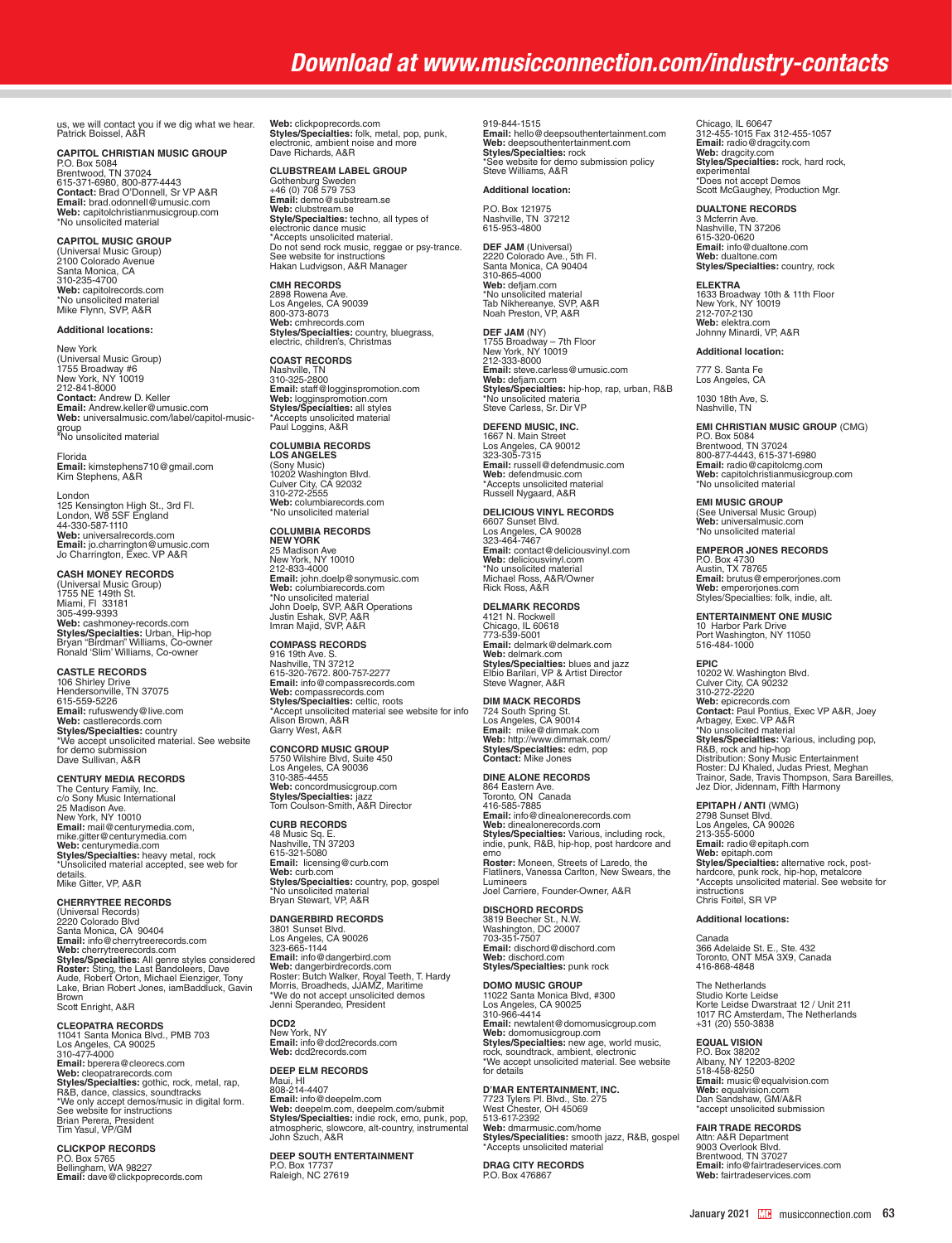**Styles/Specialties:** Christian \*Accepts unsolicited material. See website for submission

#### **FAT POSSUM RECORDS**

P.O. Box 1923 Oxford, MS 38655 662-234-2828 Fax 662-234-2899 **Email:** matthew@fatpossum.com **Web:** fatpossum.com **Styles/Specialties:** indie \*Accepts unsolicited material Matthew Johnson, President Bruce Watson, Director, A&R

**FAT WRECK CHORDS**

2196 Palou Ave. San Francisco, CA 94124 415-284-1790 **Web:** fatwreck.com **Styles/Specialties:** punk

**FAVORED NATIONS RECORDS** 17328 Ventura Blvd, #165 Encino, CA 91316 **Email:** info@favorednations.com **Web:** favorednations.com **Styles/Specialties:** all styles welcome

**FEARLESS RECORDS** 5870 W. Jefferson Blvd., Studio E Los Angeles, CA 90016 310-730-6655 **Email:** rego@fearlessrecords.com **Web:** fearlessrecords.com **Styles/Specialties:** pop-punk, punk rock, emo, alternative rock, post-hardcore \*Accepts unsolicited material. See website for mailing instructions Bob Becker, Owner/A&R

#### **FERRET MUSIC**

1290 Ave. of the Americas, 24th Fl. New York, NY 10104 609-799-2424 **Email:** ferretstyle@ferretstyle.com **Web:** facebook.com/ferretmusic Carl Severson, President, A&R

#### **FERVOR RECORDS**

1810 W. Northern Ave., Ste. A-9 Box 186 Phoenix, AZ 85021 602-870-1788 **Email:** info@fervor-records.com **Web:** fervor-records.com **Styles/Specialties:** vintage, new indie \*We do not accept unsolicited submissions Jeff Freundlich, Exec. Producer

#### **FIRE TOWER ENTERTAINMENT**

Located in West Hollywood, CA<br>**Website:** firetowerent.com<br>**Email:** artists@firetowerent.com<br>**Contact:** Evan Griffith/Ruth Nichols **Styles:** Pop, Indie **Clients:** Wesley Stromberg, Michael Blum, Sophie Ann.<br>full roster on website<br>Services: Artist Management, A&R consulting,<br>horn contracting<br>\*Accepts unsolicited material

**FONOVISA**<br>(Universal Music Group)<br>Woodland Hills, CA **Web:** universalmusica.com \*Accepts unsolicited material

**FOODCHAIN RECORDS**

4212 Sunset Blvd., Ste. 920 Hollywood, CA 90029 323-957-7900<br>**Emai**l: kelly@foodchainrecords.com<br>**Roster:** Supagroup, Minibar, Coyote Shivers,<br>Betty Blowtorch, Dear John Letters and more<br>"Please submit demos by mail only<br>"Please submit demos by mail only<br>Kelly Spencer,

**FRONTIER RECORDS<br>P.O. Box 22<br>Sun Valley, CA 91353<br>818-759-8279<br><b>Email:** info@frontierrecords.com<br>**Web:** frontierrecords.com, facebook.com/ thefrontierrecords **Styles/Specialties:** hardcore punk, OC punk,<br>punk-pop, alternative rock<br>\*No unsolicited material.

**FUNZALO RECORDS**<br>PO Box 571567<br>Tarzana, CA 91357 520-628-8655 **Email:** dan@mikesmanagement.com **Web:** funzalorecords.com Michael J. Lembo, President<br>Dan Agnew, General Manager

**GEARHEAD RECORDS** P.O. Box 2375

Elk Grove, CA 95759 916-897-2451 **Email:** info@gearheadrecords.com **Web:** gearheadrecords.com **Styles/Specialties:** rock n' roll, outlaw country, punk, garage, rockabilly and sleaze metal \*No unsolicited material Michelle Haunold, President

**GEFFEN**  See Interscope

**GLASSNOTE RECORDS** 8201 Beverly Blvd, Suite 400 Los Angeles,CA 90048 323-822-4112 ext. 2279 **Contact:** marc@glassnotemusic.com **Web:** glassnotemusic.com

**Additional location:**

770 Lexington Ave New York, NY 10065 646-214-6000

**GNP CRESCENDO RECORD CO INC** 1405 N Avon St. Burbank, CA 91505 818-566-8900 **Web:** gnpcrescendo.com/wp<br>**Styles/Specialties:** jazz, film/tv soundtracks<br>Neil Norman, President

**GOGIRLSMUSIC.COM**<br>**Email:** gogogirlsmusic.@gmail.com<br>**Web:** gogirlsmusic.com<br>**Styles/Specialties:** all genres<br>\*The oldest and largest online community of<br>indie women in music<br>Madalyn Sklar, A&R

**GO-KUSTOM RECORDS**<br>P.O. Box 77750<br>Seattle, WA 98177 **Email:** gokustom@gmail.com **Web:** go-kustom.com **Styles/Specialties:** surf, psychobilly, hot rod, lo-fi, post-punk, electronica D.A. Sebasstian, A&R

**HACIENDA RECORDS** 1236 S. Staples St. Corpus Christi, TX 78404 361-882-7066 **Email:** hacienda@haciendarecords.com **Web:** hacienda-records.myshopify.com **Styles/Specialties:** Mexicana, Ranchito, gospel

**HEADLINER RECORDS** George Tobin Music. Inc. 102 N.E. 2nd St. Boca Raton, FL 33432 **Email:** georgetobinmusic@aol.com **Web:** headlinerrecords.com **Styles/Specialties:** pop, pop alternative,<br>R&B, always looking for new opportunities<br>and great singers and writers<br>\*Unsolicited material welcome George Tobin, Owner

**HOLLYWOOD RECORDS – LOS ANGELES** 500 S. Buena Vista St., Old Team Bldg. Burbank, CA 91521 818-560-5670 **Web:** hollywoodrecords.com<br>\*No unsolicited material, No MP3s<br>Mio Vukovic, SVP, A&R/Head of Creative,<br>Disney Music Group, (DMG) A&R<br>Barbara Vander Linde, VP, Music Publishing<br>A&R, DMG A&R Mike Daly, Exec. Director, A&R, Music Publishing, DMG A&R Dani Markman, Director, A&R, DMG A&R Ciara Shortridge, A&R Representative - Nashville

#### **HOPELESS RECORDS**

15918 Arminta St. Van Nuys, CA 91406-1806 818-997-0444 **Email:** information@hopelessrecords.com **Web:** hopelessrecords.com Eric Tobin EVP, Business Dev. & A&R

### **ISLAND RECORDS**

(UMG) 2220 Colorado Ave Santa Monica, CA 888-583-7176 **Contact:** Darcus Beese, President **Web:** universalmusic.com/label/islandrecords

**INTERSCOPE**<br>2220 Colorado Ave., 5th Fl.<br>Santa Monica, CA 90404 310-865-1000 **Email:** sam.riback@umusic.com **Web:** interscoperecords.com

\*No unsolicited material Aaron Bay-Schuck, President A&R Sam Riback, Exec. VP A&R Baroline Diaz, Senior Director of A&R

**IPECAC RECORDINGS Email:** info@ipecac.com **Web:** ipecac.com, facebook.com/ipecac **Distribution:** Fontana<br>**Roster: F**antomas, Melvins Big Band,<br>Northern State, Dalek, Skeleton Key, Peeping<br>Tom, Dub Trio Greg Werckman, A&R

**JAGGO RECORDS, LLC** 10061 Riverside Dr., #718 Toluca Lake, CA 91602 323-850-1819 **Email:** jaggo@jaggo.com **Web:** jaggo.com<br>**Styles/Specialties:** pop, rock, jazz, R&B, hip-<br>hop, soul, World music<br>\*Unsolicited material accepted

**K RECORDS<br>P.O. Box 7154<br>Olympia, WA 98507<br>360-786-1594<br><b>Email:** promo@krecs.com **Web:** krecs.com **Roster:** Kimya Dawson, the Curious Mystery,<br>the Blackouts<br>Calvin Johnson, Owner

**KEMADO RECORDS** 87 Guernsey St. Brooklyn, NY 11222 **Email:** info@kemado.com **Web:** kemado.com **Styles/Specialties:** hard rock, metal \*Accepts unsolicited material

**KILL ROCK STARS** 107 S.E. Washington St., Ste. 155 Portland, OR 97214 503-232-0175 **Email:** krs@killrockstars.com **Web:** killrockstars.com **Styles/Specialties:** punk, indie

**KOBALT MUSIC** 8201 Beverly Blvd., #400<br>Los Angeles, CA 90048-4505<br>310-967-3087<br>**Email:** info@kobaltmusic.com<br>**Web:** kobaltmusic.com

#### **Additional locations:**

2 Gansevoort St. – 6th Fl New York, NY 10014

212-247-6204 Bob Bortnick, SVP, Creative

907 Gleaves St., Ste. 101 Nashville,TN 37203 615-321-8585

956 Brady Ave NW, 2nd Fl Atlanta, GA 30318 404-954-6600 Al McLean, SVP, Creative

2100 Ponce De Leon Blvd

Suite 1230 Coral Cables, FL 33134 305-456-1624 The River Building

1 Cousin Lane London, England EC4R 3TE +44 (0) 207 401 5500

**KRIAN MUSIC GROUP**

224 W. 30th St., Ste. 1007<br>New York, NY 10001-1077<br>212-967-4300<br>**Email:** pr.krianmusicgroup@gmail.com **Web:** krianmusicgroup.com Frank Blasucci, GM

**LITTLE FISH RECORDS** P.O. Box 19164 Cleveland, OH 44119 216-481-1634 **Email:** littlefishrecords@gmail.com<br>**Web:** littlefishrecords.com<br>**Styles/Specialties:** roots reggae, jam band, smooth jazz, pop \*Accepts unsolicited material Lawrence Koval, President, Artist Mgmt

**LIZZARD SUN ENTERTAINMENT** 310-505-3958<br>**Email:** Floyd@lizardsunentertainment.com<br>**Web:** cliffmorrison.com/contact.php<br>**Roster:** Cliff Morrison Floyd Bocox, CEO

**LOVECAT MUSIC** P.O.Box 548, Ansonia Station New York, NY 10023 **Email:** lovecatmusic@gmail.com **Web:** lovecatmusic.com<br>**Styles/Specialities:** rock, country, folk<br>\*No unsolicited material

LOVEPUMP UNITED<br>61 Greenpoint Ave., #508<br>Brooklyn, NY 11222<br>**A347-469-0627**<br>**Roster:** Glitter Pals, Genghis Tron<br>**Distribution:** Secretly Canadian Distort<br>**Styles/Specialties:** indie, electro

**MACK AVENUE** 18530 Mack Ave., Unit #299 Grosse Pointe Farms, MI 48236 888-640-6225 **Email:** info@mackavenue.com **Web:** mackavenue.com **Styles/Specialties:** jazz Richard McDonnell, President

MALACO RECORDS<br>
MALACO RECORDS<br>
3023 W. Northside Dr.<br>
Jackson, MS 39213<br>
Email: demo@malaco.com<br>
Web: malaco.com<br>
Styles/Specialties: gospel, R&B,<br>
spoken word, jazz, blues, soul<br>
Tho unsolicited material<br>
Tommy Couch, Jr

**MATADOR RECORDS**  134 Grand Street New York, NY 10013 212-995-5882 Fax 212-995-5883 **Web:** matadorrecords.com<br>**Styles/Specialties:** all styles<br>\*No Unsolicited Material<br>Jake Whitener, Director of A&A

**Additional location:**

17-19 Alma Rd. London, SW18 1AA U.K. +020-8875-6200

**MERGE RECORDS** 409 E. Chapel Hill St Chapel Hill, NC 27514 919-688-9969 **Email:** merge@mergerecords.com **Web:** mergerecords.com **Styles/Specialties:** alt-rock **Roster:** See website for roser

### **MEROKE SKY RECORDS**

Van Nuys, CA 818-427-2712 **Styles/Specialties:** folk/rock/Americana/ Country<br>**Roster:** Barry Goldberg, Alex Del Zoppo, Tony<br>**Kaye, Todd Taylor, Alex Sherman, Andrew<br>Wraith, Matt Michenzie** Mike Giangreco, A&R

**METAL BLADE RECORDS**

5160 Van Nuys Blvd., #301<br>Sherman Oaks, CA 91403<br>818-597-1964<br>**Email:** metalblade@metalblade.com **Web:** metalblade.com **Styles/Specialties:** heavy metal, progressive, rock

\*See website for Demo Submission Brian Slagel, President

#### **Additional location:**

Metal Blade Records GMBH Friedrichstr.38 73033 Goppingen, Germany

**METROPOLIS RECORDS**<br>238 N. Governor Printz Blvd.<br>Essington, PA 19029<br>Attn: Demos<br>610-595-9940 **Email:** demo@metropolis-records.com **Web:** metropolis-records.com Styles/Specialties: electronic, industrial, goth \*Accepts unsolicited material by CD or CD-R

**MILAN ENTERTAINMENT**  Sherman Oaks, CA **Email:** jc.chamboredon@ milanrecords.com **Web:** milanrecords.com **Styles/Specialties:** soundtracks, electronic, world

**MINT RECORDS** P.O. Box 3613, M.P.O. Vancouver, BC Canada V6B 3Y6 604-669-MINT **Email:** info@mintrecs.com **Web:** mintrecs.com **Roster:** Duotang, Duplex, Fanshaw, Hot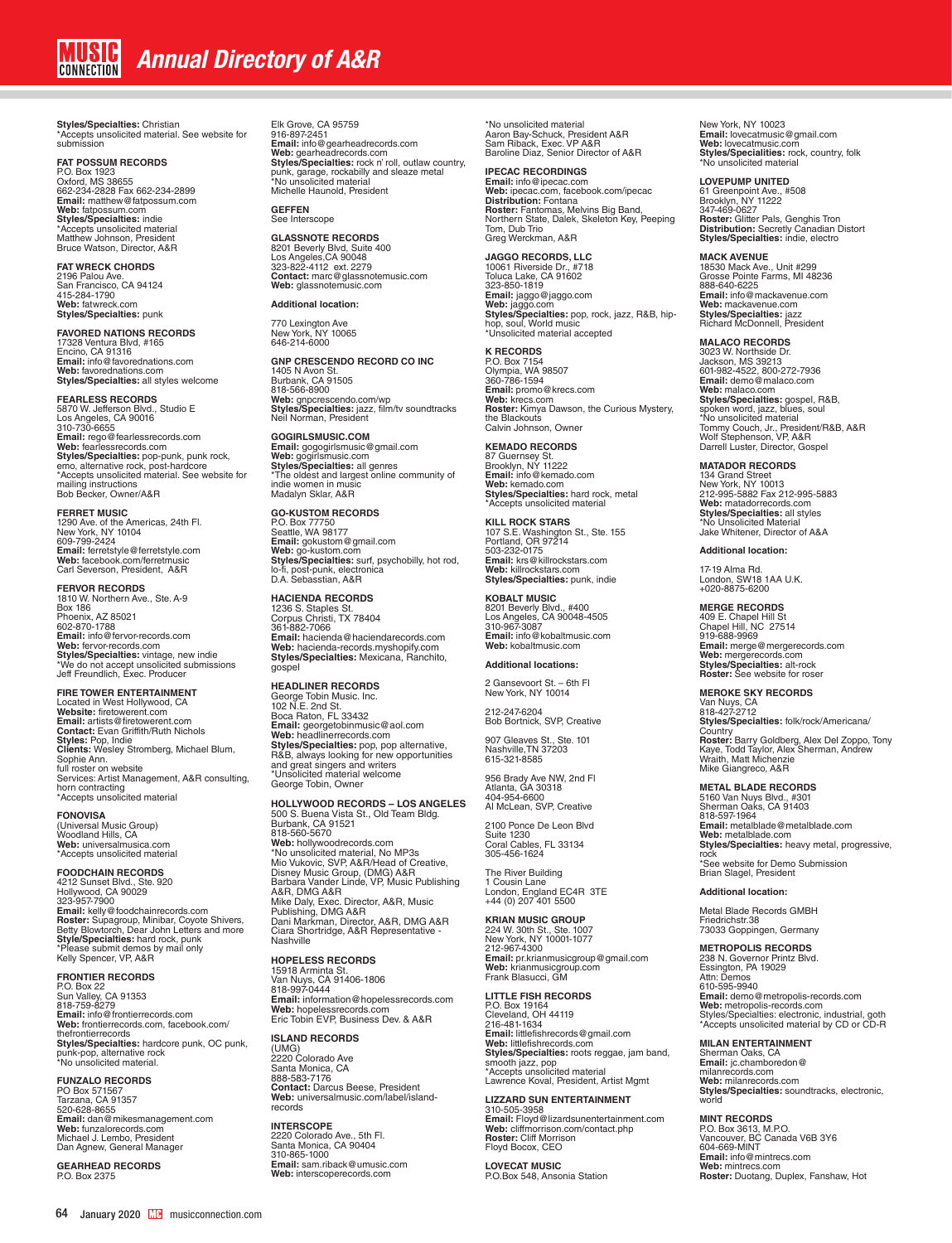## *Download at www.musicconnection.com/industry-contacts*

Panda, Immaculate Machine Styles/Specialties: indie \*Send demos via mail

**MOM + POP RECORDS**

**Web:** momandpopmusic.com<br>**Roster:** Tom Morello, Sleater-Kinney, Sleigh<br>Bells, Courtney Barnett<br>Hannah Gross, VP and Head of West Coast A&R

#### **MORPHIUS RECORDS**

100 E. 23rd St. Baltimore, MD 21218 410-662-0112 **Email:** info@morphius.com **Web:** morphius.com **Styles/Specialties:** rock, punk, hip-hop, experimental

**MOTOWN** 1750 North Vine Street Hollywood, CA 90028 **Contact:** Erin Cooney **Email:** erin.cooney2@umusic.com **Web:** motownrecords.com \*No unsolicited material accepted

#### **MRG RECORDINGS**

Los Angeles, CA<br>310-629-9782 310-629-9782<br>**Email:** info@mrgrecordings.com,<br>submission@mrgrecordings.com<br>**Web:** mrgrecordings.com<br>**Styles/Specialties:** rock, electronic, ambient,<br>folk

**MUSIC IN CANNABIS** 5062 Lankershim Bl. #174 N. Hollywood CA 91601 702-268-6078 text **Email:** submissions@MusicInCannabis.com **Contact:** Dr.J.Marley **Genres:** Music Inspired by & Dedicated to Cannabis (Distributed Worldwide by SONY & ALLIANCE)

**NETTWERK RECORDS**<br>575 W. 8th Ave.<br>Vancouver, B.C. V5Z oC4<br>604-654-2929 Fax 604-654-1993 **Email:** info@nettwerk.com **Web:** nettwerk.com \*No unsolicited material Mark Jowett, VP, A&R - International

#### **Additional locations:**

3900 West Alameda Ave, Suite 850 Burbank, Ca 91508 747-241-8619

263 S 4th St. PO Box 110649 Brooklyn, NY 11211 212-760-1540

## **NEW PANTS PUBLISHING INC. & OLD<br><b>PANTS PUBLISHING INC.**<br>102 E. Pikes Peak Ave., Ste. 200<br>Colorado Springs, CO 80903<br>719-632-0227 Fax 719-634-2274

**Email:** rac@crlr.net **Web:** newpants.com, oldpants.com **Styles/Specialties:** all genre styles considered Constanting Aramburo, Chad Steele,<br>**Roster:** Stephanie Aramburo, Chad Steele,<br>C. Lee Clarke, Tech T, James Becker, Kathy<br>Wiatson, Lisa Bigwood, George Montalbano,<br>Silence, Sherwin Greenwood, Joel Diehl, John<br>Lil submitting. Robert A. Case, A&R

**NEW VISION REORDS MUSIC GROUP & NVM RECORDS** 7306 Ann Cabell Lane Mechanicsville, VA23111 919-747-8950 **Email:** newvisionmusicgroupnvmrecords@

g**mail.com**<br>**Web: newvisionmusicgroup.com<br><b>Styles/Specialties:** Christian, Gospel,<br>Inspirational, Country, Pop, R&B/Soul,<br>Indie, Singer/Songwriter<br>Walter Boswell, Owner/Founder

**NEW WEST RECORDS** 3723 W. Olive Ave. Burbank, CA 91505 818-433-3500 **Web:** newwestrecords.com

**Styles/Specialties:** country, pop, singersongwrite

## **Additional location:**

2923 Berry Hill Dr. Nashville,TN 37204 615-385-4777 **Contact:** Kim Bule,VP & A&R **Email:** Kim@newwestrecords.com

NOFACE RECORDS<br>1763 N Gower St<br>Los Angeles, CA 90028<br>Email: demos@nofacerecords.com<br>Web: nofacerecords.com<br>Web: mofacerecords.com, all styles of<br>electronic music including house, dubstep,<br>bigroom, techno, trance, trap, etc

**NONESUCH RECORDS**  1290 Avenue of the Americas MidtownWest, New York,NY 212-707-2900 **Email:** info@nonseuch.com<br>**Contact:** Kris Chen, Sr. VP A&R<br>**Web:** nonesuch.com<br>**Roster:** Emmylou Harris, Joni Mitchell, Gipsy<br>Kings, KD Lang, Randy Newman, Wilco, Brian<br>Wilson, Stephen Sondheim, Kronos Quartet,<br>Youssou N' Laurie Anderson and more. Styles/Specialties: jazz, classical, Americana, singer-songwriter, contemporary, world, pop \*No unsolicited material

OGLIO ENTERTAINMENT<br>3540 W. Sahara Ave., #308<br>702-800-5500<br>Web: oglio.com<br>Web: oglio.com<br>2010-100 Web: oglio.com<br>**Roster:** the Leftovers, Foreign Globester,<br>**Margo Guryan, BigBang, Beatallica, George**<br>Lopez , Jackie "Joke

**OH BOY RECORDS**<br>P.O. Box 150222<br>Nashville, TN 37215<br>615-742-1250 **Email:** info@ohboy.com **Web:** ohboy.com **Styles/Specialties:** country \*No unsolicited materials

**OMNIVORE RECORDINGS**<br>4470 W.Sunset Blvd., Suite 209<br>Los Angeles, CA 90027<br>877-733-3931 Ext. 333 **Email:** cary@conqueroo.com **Web:** omnivorerecordings.com \*Not accepting demos

**ORCHARD** 23 E. 4th St., 3rd Fl.<br>New York, NY 10003<br>212-201-9280<br>**Email:** communications@theorchard.com **Web:** theorchard.com Brad Navin, CEO

**PAPER GARDEN RECORDS** 170 Tillary St., Apt. 608 Brooklyn, NY 11201 **Contact:** Caleb Olson, Dir. of A&R **Email:** caleb@papergardenrecords.com<br>**Web:** papergardenrecords.com<br>**Roster:** Laura & Greg, Denny Love, The Due<br>Diligence, Hnry Flwr, Big Brutus

**PEAK** 30765 Pacific Coast Hwy., Ste. 134 Malibu, CA 90265 805-370-0609 **Email:** peakrecordsusa@gmail.com **Web:** peak-records.com \*No unsolicited material **Styles/Specialties:** smooth jazz, urban AC,<br>and Pop Artists<br>Andi Howard, President

**POSI-TONE** P.O. Box 2848 Los Angeles, CA 90294 310-871-2652 **Email:** info@posi-tone.com **Web: posi-tone.com**<br>**Styles/Specialties:** jazz<br>**Roster:** Michael Dease, Doug Webb, Behn<br>Gillette, Brian Charette, Walt Weiskopf, Ed<br>Hirahara, Ralph Bowen<br>Hirahara, Ralph Bowen<br>Marc Free, A&R

**PPL- ZMI ENTERTAINMENT GROUP, INC** 310-962-3873 **Email:** pplzmi@aol.com \*No unsolicited material accepted

**PRA RECORDS** 1255 Fifth Ave., Ste. 7K New York, NY 10029 212-860-3233 **Email:** pra@prarecords.com **Web:** prarecords.com **Styles/Specialties:** jazz **Distribution:** E-1 Patrick Rains, A&R

## **PRAVDA RECORDS<br>4245 N Knox, Suite 7<br>Chicago, IL 60641<br>773-763-7509<br><b>Email:** kenn@pravdamusic.com

**Web:** pravdamusic.com **Styles/Specialties:** rockabilly, pop, blues Distribution: ADA

**PRIMARILY A CAPPELLA**

P.O. Box D San Anselmo, CA 94979 415-455-8602 **Email:** harmony@singers.com **Web:** singers.com **Styles/Specialties:** a cappella \*Unsolicited material accepted

## **PUTUMAYO WORLD MUSIC**

Attn: A&R 413 Carpenter Rd. Charlotte, VT 05445 212-625-1400 800-995-9588 **Email:** info@putumayo.com **Web:** putumayo.com \*Accepts unsolicited materials.

**RAMP RECORDS** Santa Barbara, CA **Email:** info@ramprecords.com **Web:** ramprecords.com **Styles/Specialties:** eclectic **Roster:** Michael McDonald, Jeff Bridges \*No unsolicited material

**RCA RECORDS**  6363 Sunset Blvd Los Angeles, CA 90028 **Web:** rcarecords.com \*No unsolicited material

## **Additional locations:**

25 Madison Ave. New York, NY 10010 **Web:** rcarecords.com \*No unsolicited material

9 Derry St. 4th Floor London, W8 5HY England **Web:** sonymusic.co.uk

**RED BULL RECORDS** 9044 Melrose Ave. Hollywood, CA 90069 323-606-7680 **Email:** customercare@redbullrecords.com **Web:** redbullrecords.com \*Demo submission accepted

#### **Additional location:**

1750 Stewart Street Santa Monica, CA 90404 310-393-4647

**RED HOUSE RECORDS** (See Compass Records)

**RELAPSE RECORDS** 1720 South State Road Upper Darby, PA 19082 610-734-1000 **Email:** brian@relapse.com **Web:** relapse.com<br>**Styles/Specialties:** metal, rock<br>Rennie Jaffe, VP, A&R

**REPUBLIC RECORDS** 1755 Broadway, 8th Fl. New York, NY 10019-3743 212-333-8000 **Email:** robert.stevenson@umusic.com **Web:** republicrecords.com Web: republicrecords.com<br>Rob Stevenson, Exec. VP/ Head of A&R

#### **Additional location:**

2220 Colorado Ave. 3rd Fl Santa Monica, CA 90404-3506 310-865-8470 **Email:** ben.adelson@umusic.com<br>**Web:** republicrecords.com<br>Ben Adelson, SVP, A&R

**REVELATION RECORDS<br>P.O. Box 5232<br>Huntington Beach, CA 92615<br>714-842-7584<br><b>Email:** webmaster@revhq.com<br>**Web:** revhq.com **Styles/Specialties:** hardcore, punk, emo \*Unsolicited material accepted

#### **RHYMESAYERS ENTERTAINMENT**

2411 Hennepin Ave., S Minneapolis, MN 55405 612-977-9870 **Email:** info@rhymesayers.com **Web:** rhymesayers.com facebook.com/Rhymesayers **Styles/Specialties:** hip-hop/rap Brent Sayers, CEO

**RISE RECORDS** 15455 N.W. Greenbrier Pkwy, Ste. 115 Beaverton, OR 97006 **Web:** riserecords.com \*Accept unsolicited material

#### **ROADRUNNER RECORDS**

Warner Bros. Group 1633 Broadway New York, NY 10019 **Email:** publicity@roadrunnerrecords.com **Web:** roadrunnerrecords.com

#### **ROCKZION RECORDS**

673 Valley Dr. Hermosa Beach, CA 90254 310-379-6477 Fax 310-379-6477 **Email:** rockzionrecords@rockzion.com **Web:** rockzion.com<br>**Styles/Specialties:** Christian and crossover<br>rock

**ROIR** (say ROAR!)<br>(Reachout International Records)<br>540 President St. Brooklyn, NY 11215 718-477-ROIR (7647) **Email:** info@roir-usa.com **Web:** roir-usa.com **Styles/Specialties:** punk, reggae, rock \*Unsolicited material accepted, but look at our website so you know who we are.

**ROUNDER RECORDS**<br>Nashville, TN<br>629-401-3901 **Email:** info@rounder.com **Web:** rounder.com \*No unsolicited material Styles/Specialties: roots music

## **ROUND HILL MUSIC**<br>650 Fifth Ave., Suite 1420

650 Fifth Ave., Suite 1420 New York, NY 10019 212-380-0080 **Email:** info@roundhillmusic.com **Web:** roundhillmusic.com Jonnie Davis, SVP, A&R

#### **Additional locations:**

Los Angeles, CA 1411 5th St., Suite 305 Santa Monica, CA 90401 310-428-0859

Nashville, TN 1802 Grand Ave. Nashville, TN 37212 615-292-5100 Josh Saxe, Associate Director, A&R

**SADDLE CREEK RECORDS** P.O. Box 8554 Omaha, NE 68108 402-558-8208 **Email:** info@saddle-creek.com Web: saddle-creek.com **Styles/Specialties:** rock, electronica, country rock \*Accepts unsolicited material Amber Carew, A&R

**SHANGRI-LA PROJECTS** P.O. Box 40106 Memphis, TN 38174 901-359-3102 **Email:** sherman@shangrilaprojects.com **Web:** shangrilaprojects.com **Styles/Specialties:** alternative rock Sherman Willmott, A&R

**SIX DEGREES RECORDS** P.O. Box 411347 San Francisco, CA 94141 415-626-6334<br>**Email:** publicity@sixdegreesrecords.com<br>**Web:** sixdegreesrecords.com<br>**Styles/Specialties:** world music, ambient,<br>folk, contemporary classical and intelligent<br><sup>1</sup>No unsolicited material

**SKAGGS FAMILY RECORDS**<br>P.O. Box 2478<br>Hendersonville, TN 37077 615-264-8877 Fax 615-264-8899<br>**Emai**l: bobby@skaggsfamilyrecords.com<br>**Web:** skaggsfamilyrecords.com<br>**Contact:** Ricky Skaggs, Charlotte Scott